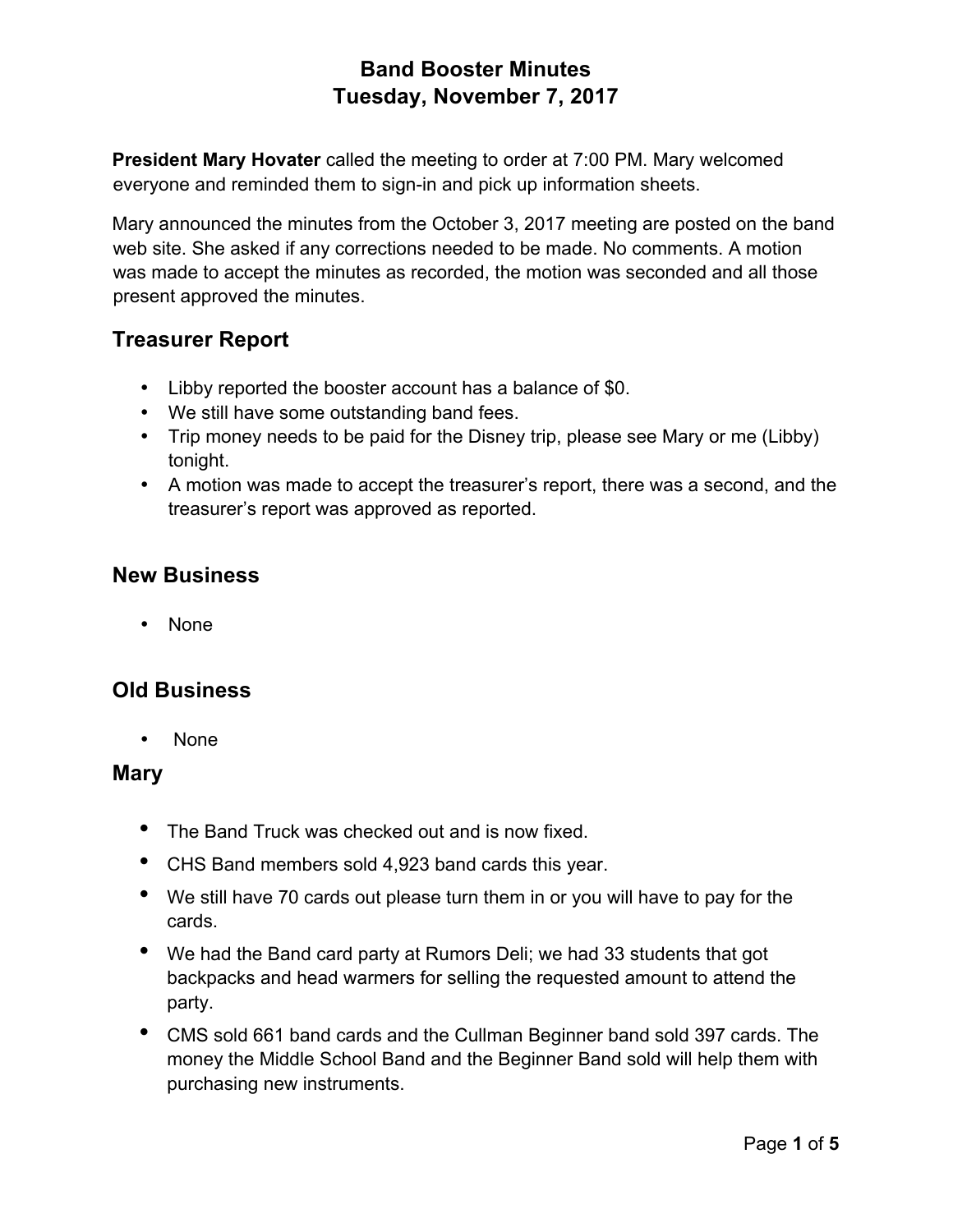- We still have show shirts and band booster's shirts to sell if anyone would like to purchase shirts for the band trip.
- A date will be announced for meeting to do the end of the year concession stand cleanup.

#### **Mr. Smith**

- Reminded everyone to pick up a copy of the handouts.
- Our leadership goal for the band was best in Class. We got Best in Class and Superior ratings at both Marching contests.
- Jazz Band will be performing at the Christmas Festival at Seventh Street Baptist Church on Saturday December the  $9<sup>th</sup>$ .
- We have had a calendar change for the Holly Market when the Jazz band will play.
- We will have All County and All State for the concert bands after we return from our band trip.
- The Band Truck was checked out everything is working, and it will be returned this week.
- Thanks to all the help from the chaperones when the instrument truck broke down before the Chelsea football game. We had some chaperones and seven of the senior loading crew go and help to unload the equipment truck and reload the school bus to get the instrument back to the ballgame before half time.
- We have a great leadership team this year. A special thanks to the leadership team.
- The football playoff Friday night will be played at Craver Hill School against Ramsey at 7:00 PM.
- The individual pictures that were made can be ordered, by looking at the pictures on online and printing the form out and mailing your order in.
- Mr. Smith posted a new room list for the Orlando trip some changes were made.
- We will be wearing our uniforms when we march in the Disney Parade the park has a rule that all bands that march in the parade must wear their band uniforms.
- The Disney trip will be November  $11^{th} 15^{th}$ ; we always have a theme for each bus. This year themes are:
	- o Bus #1 Star Wars
	- o Bus #2 Marvel
	- o Bus #3 Pixar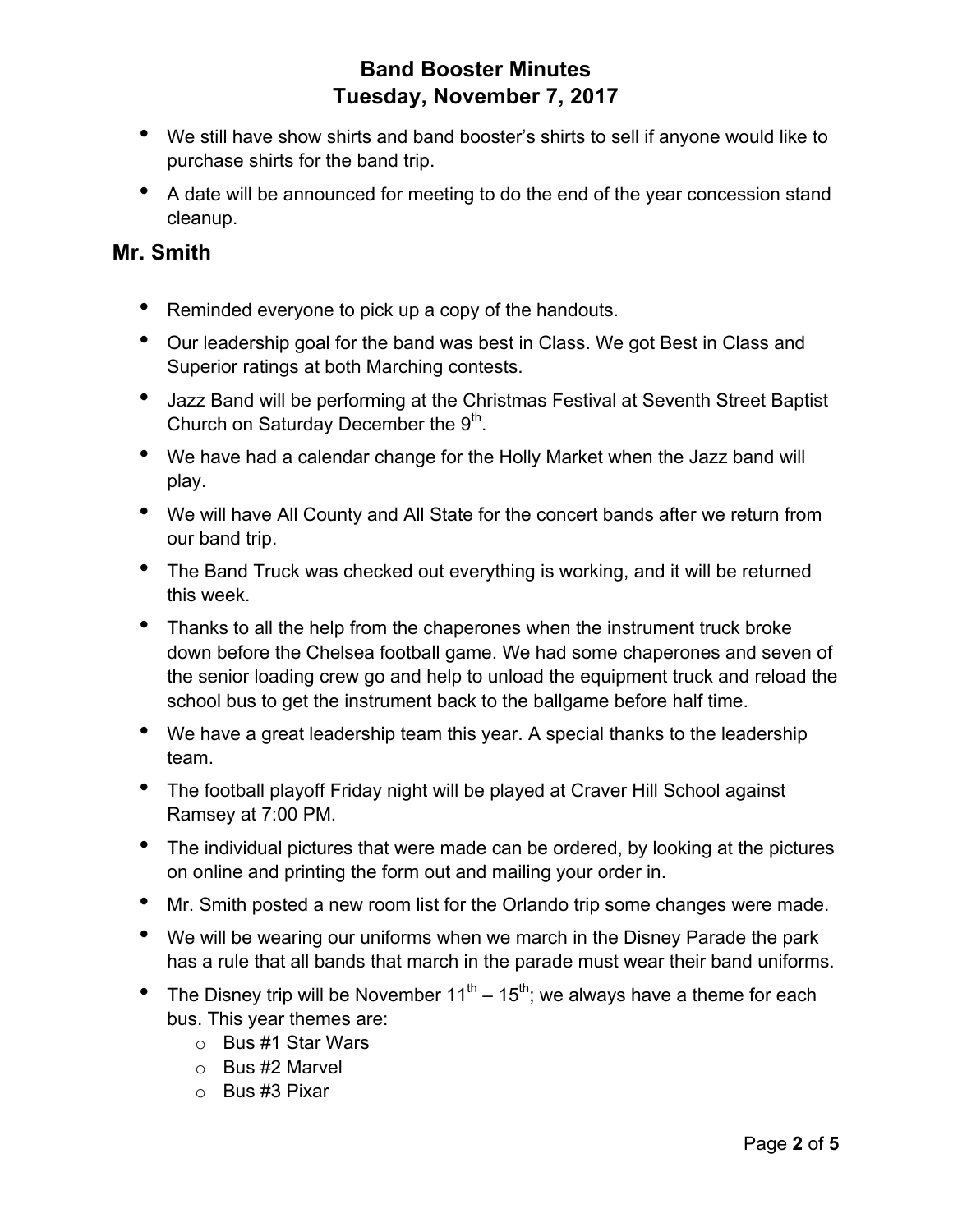- Ticket numbers were given out to the kids to be able to enter their number into the Disney app.
- We will be going over the Disney trip handbook Thursday during class.

### **Pit Crew**

• None

### **Chaperones**

- Please let Jackie know if you want to go Friday to the Playoff game.
- State playoffs are strict with the amount of how many chaperones get in the gate.

#### **Concessions**

• We will be having an end of the year cleanup in the concession stand.

### **Uniforms**

- The uniforms are being cleaned and will be back for the playoff game Friday night.
- All band members need to bring a change of clothes and shoes after Friday night's playoff game. We will be packing the uniform, shoes, and new pair of socks in a uniform bag to be placed in a wardrobe box for the trip to Orlando.. Also, please leave hat and hatbox so they can be loaded on the bus.
- Visual will be keeping up with their own uniforms.
- The uniform will stay on the bus until we are back stage to change at Disney to march in the parade.

# **Public Relations**

No reports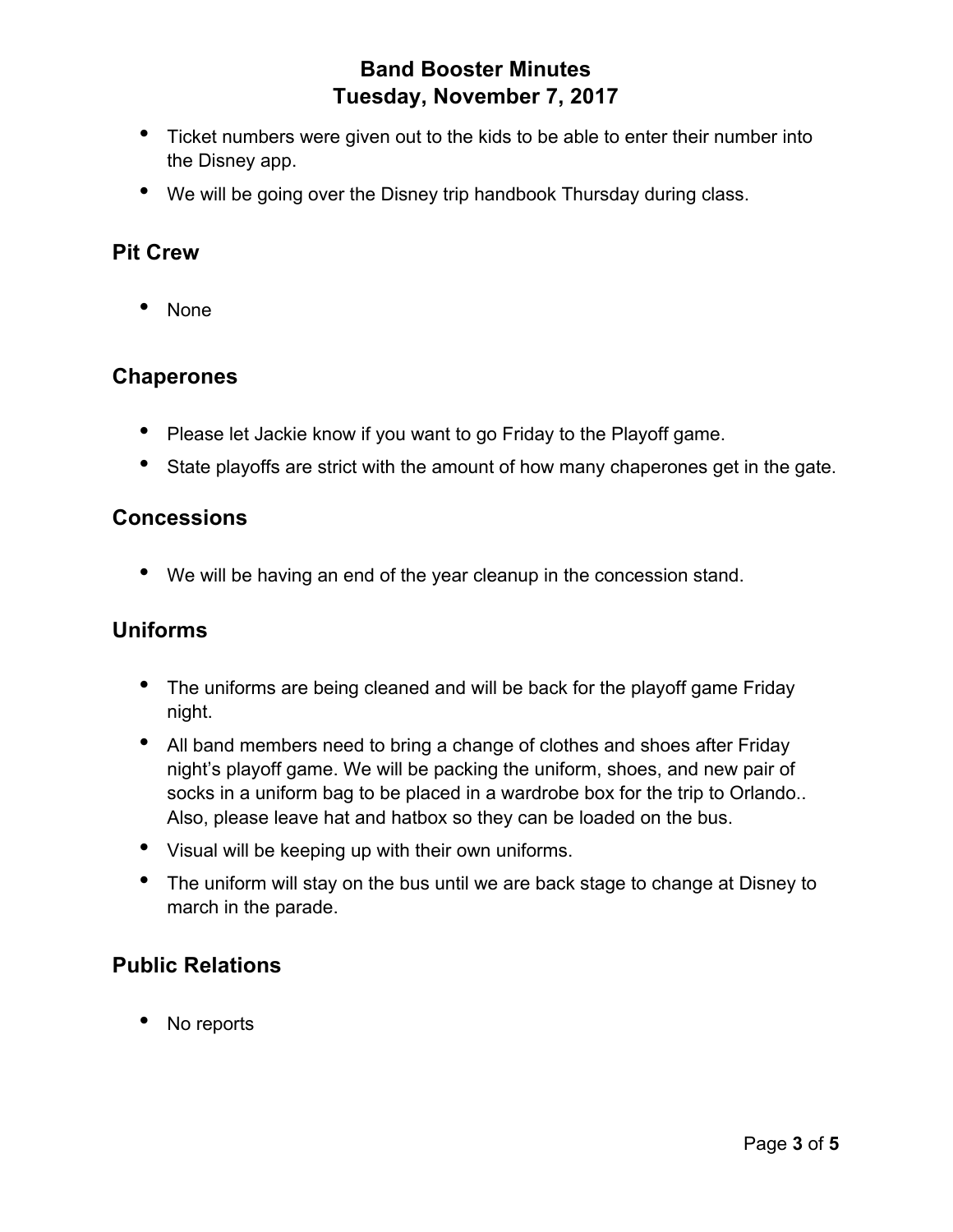### **Dance Line**

• No reports

### **Color Guard**

• No reports

### **Majorettes**

• No reports

#### **Mrs. Bean**

- Welcomed all the Middle School parents and reminded them to pick up the CMS handouts.
- Mrs. Bean wanted to thank the parents that have helped with the uniforms and any parents that have helped chaperone this year.
- Cullman Middle School has started working on their concert music.
- We attended the University of Alabama Spectrum to see the Million-Dollar Band and had a great time. We took three buses, the kids were really well behaved. We went to the mall before to eat and were able to shop for a short time.
- Mrs. Bean was asked to direct the Million Dollar Band.
- Anyone that would interested in being a part of the All State band, the try outs will be in January.
- Mrs. Bean thanked Mary Hovater and Judy Hayden for coming over to help with the sale of the band cards.
- The Beginner Band now has two buses to take East and West Elementary to their schools. Thanks to the school board for making this possible.
- During the month of December, we will be having the Christmas Concert.